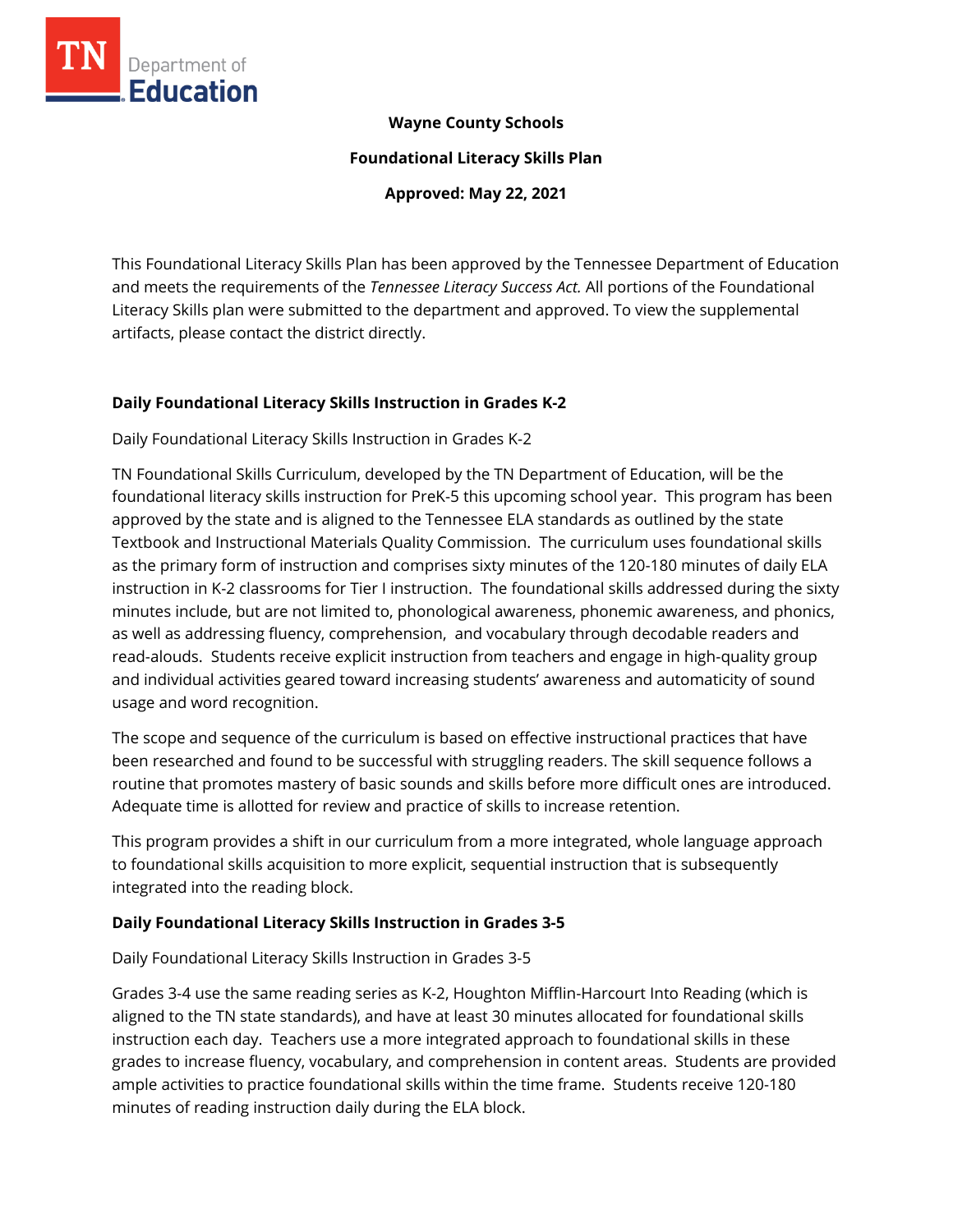Department of Education

Grade 5 receives 60-120 minutes of daily ELA instruction in a departmentalized setting. The curriculum for Grade 5 is McGraw-Hill Wonders, which is aligned to the TN state standards. Students receive at least 30 minutes of foundational skills instruction integrated into the ELA block, which includes components of grammar, fluency, vocabulary, comprehension, spelling and writing. Individual skills are not taught in isolation, but rather are integrated into the content to ensure a cohesive understanding of the skills being taught in context. For example, non-fiction texts are used to teach science and social studies topics, but spelling, dictionary skills, grammar, and writing are integrated into the lessons as students analyze and respond to texts.

Improvements for the upcoming year are rooted in the need to fill gaps in foundational skills that students in upper grades have experienced in younger grades. Teachers will be provided professional development to focus on implementing the program effectively in the classroom.

## **Approved Instructional Materials for Grades K-2**

Houghton Mifflin Harcourt - K-2, 4-5 Into Reading, Tennessee

#### **Approved Instructional Materials for Grades 3-5**

McGraw Hill - K-5 Wonders

#### **Additional Information about Instructional Materials**

Two elementary schools are Pre-K - 4th Grade and two middle schools are 5-8. One unit school is Pre-K - 12th grade. The following information is included for clarification:

Approved Instructional Materials for Grades K-2

\* Houghton Mifflin-Harcourt Into Reading series

Approved Instructional Materials for Grades 3-5

- \* Grades 3-4 Houghton Mifflin-Harcourt Into Reading series
- \* Grade 5 McGraw-Hill Wonders

Additional Instructional Materials Information

\* Grades PreK-2 – Tennessee Foundational Skills Program developed by the Tennessee Department of Education

## **Universal Reading Screener for Grades K-5. This screener complies with RTI<sup>2</sup>and Say Dyslexia requirements.**

Universal Reading Screener for Grades K-5

AIMSweb plus is the universal reading screener used for K-5 for benchmark assessment and progress monitoring and is on the state approved list. AIMSweb plus complies with RTI2 and Say Dyslexia requirements and is available to PreK. This screener is used to assess Letter/ Word Sound Fluency, Phoneme Segmentation, Word Reading Fluency, Nonsense Word Fluency, Oral Reading Fluency, and Auditory Vocabulary. It also has screeners for behavior issues and dyslexia. It is used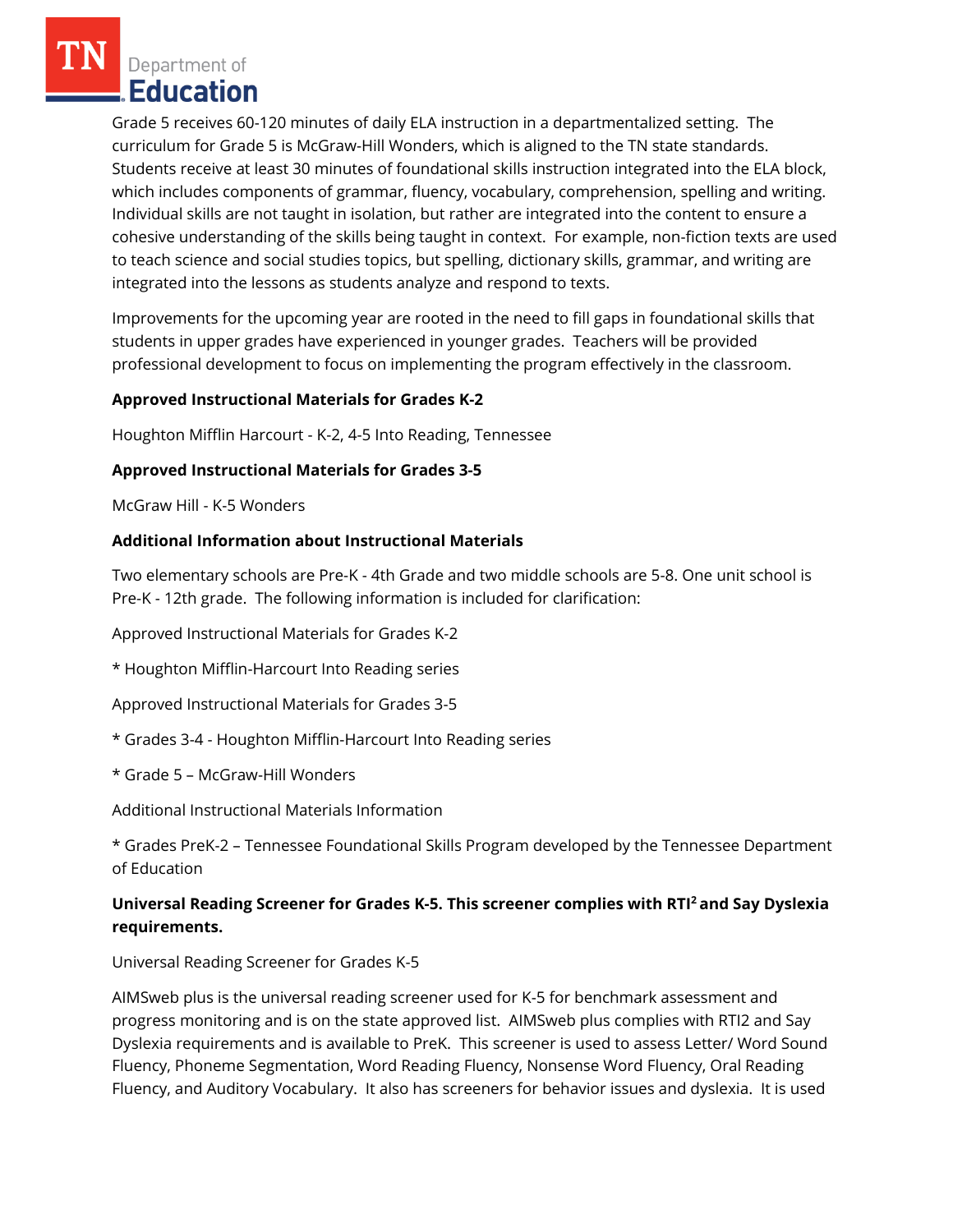Department of Education

as the benchmark assessment in the fall, winter, and spring. It is also used as progress monitoring every two weeks for Tier II students and every week for Tier III students.

#### **Intervention Structure and Supports**

Intervention Structure and Supports

Students who scored below the 25th percentile are identified as "at risk" are provided thirty additional, small-group instruction daily. Students who score below the 10th percentile receive 45 additional minutes. Placements are also determined by classroom performance, TCAP results, and teacher observations. Tier II and III intervention groups focus on letter naming, letter sounds, phoneme segmenting, word reading fluency, oral reading fluency, or reading comprehension. RTI Data Team Meetings occur every 4 ½ weeks to evaluate student progress through evaluation of progress monitoring data, and either continue or change the intervention, or change Tier placement.

Specific Intervention programs used across the district include 95% group, SPIRE, Corrective Reading (5th grade) and other research-based programs as appropriate.

# **Parent Notification Plan/Home Literacy Reports**

## Parent Notification Plan/ Home Literacy Reports

AIMSweb plus provides a parent notification letter for all parents which includes a message about the importance of reading on grade level by grade three and how the screener works, as well as a graph that shows the student's scores as they relate to district and national norms. These notification letters are sent out at least three times per year in grades K-3 and at at least annually for grades 4 and 5. Additional reports are sent to parents of students who score below the 25th percentile and are considered "at risk," informing them of action to be taken to move them to Tier II or Tier III instruction after benchmark testing, as well as every 4 ½ weeks. Parents are also notified by letter if students are moved from one Tier to another. Letters provide an explanation of the structure and content of instruction in each of the Tiers.

Individual schools send home parent information letters about reading intervention activities that can be done at home to increase a student's reading performance. These letters often provide practice activities that parents can engage in with their child. The website for the TN Foundational Skills curriculum provides no-cost, parent support activities that support learning at home. If parents have no internet service at home, the LEA will print these activities and provide these printed materials to the families at no cost to the parents. Parent Notification letters are sent home to inform parents about the resources and how to access them. Support is provided by the school if parents need internet access or help finding the support activities.

# **Professional Development Plan**

#### Professional Development Plan

Teachers in K-5, as well as any teachers who work directly with students academically are provided the free and optional Reading 360 Early Literacy Training developed by the Tennessee Department of Education. Our plan for providing the training is as follows: